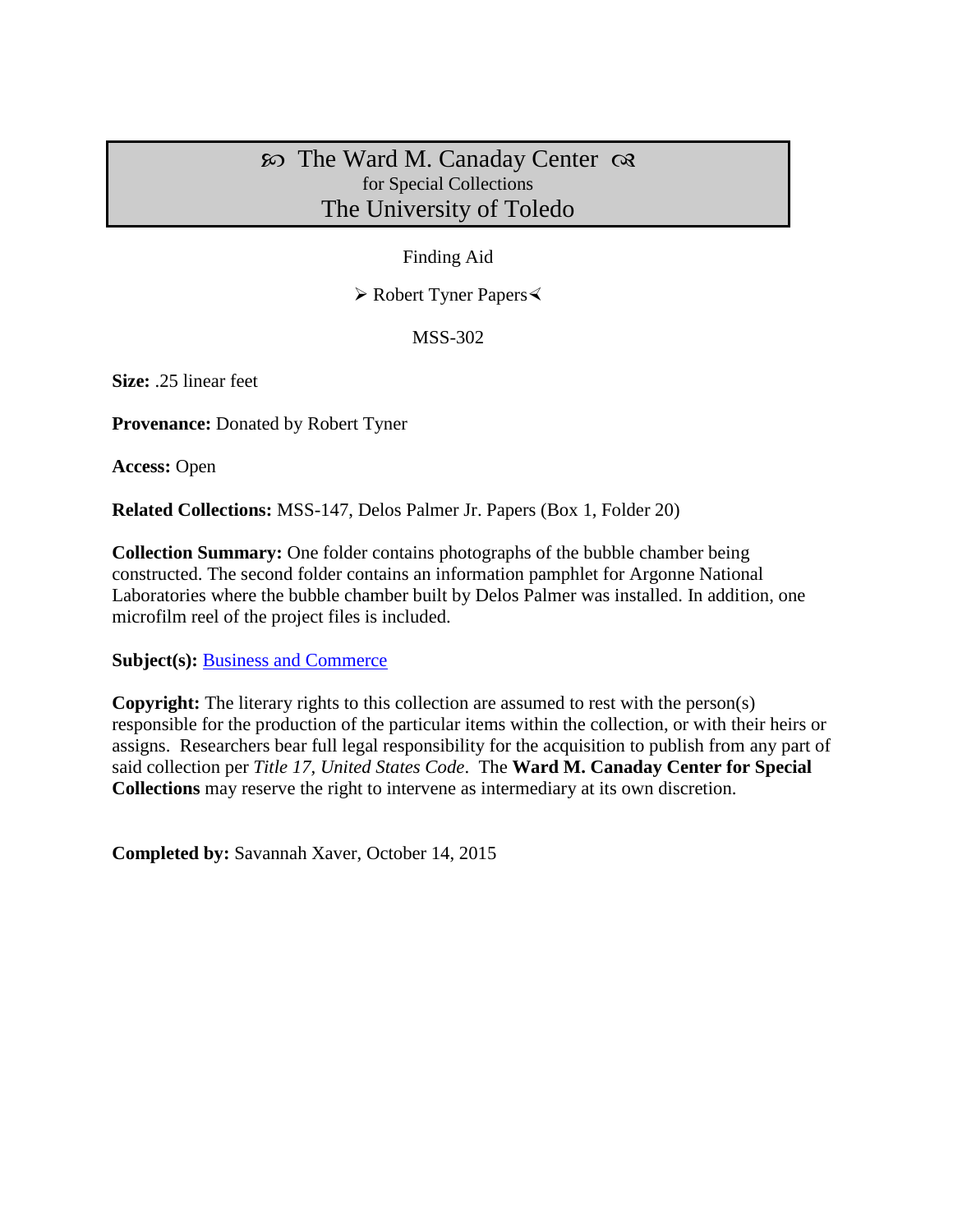## **Biographical/Historical Sketch**

These papers were collected and donated by Robert Tyner who was an engineer at Delos Palmer's laboratory. Delos M. Palmer was the first dean of engineering at The University of Toledo.

The "Bubble Chamber" was designed to allow scientists to photograph atomic particles that would otherwise be too small to see. With this machine, they will be able to see the track made by an atomic particle as it travels through a vapor chamber; this track is a track of bubbles and is therefore used as information about the subatomic particle.

Scientists will first accelerate atoms close to the speed of light, then shunt them into the bubble chamber. The bubble chamber features an electromagnet that directs the atom through the vapor chamber which will then allow the bubble track to be created, then photographed. This process allows for millions of pictures to be taken over the course of a few days or weeks. Many pictures are necessary in this process since most only reveal a single track. Photos of collisions of two atomic particles are what scientists are looking for because it shows the existence of subatomic particles.

According to Robert Tyner, the bubble chamber developed by University of Michigan professors had a 1 ½ inch diameter viewing area for photographs. For these photos to be useful to the scientific community, they had to be scaled up to a 40 inch diameter, which was a monumental amount of work. These two professors contracted with the firm of Delos M. Palmer in Toledo to design a full size bubble chamber in the mid 1960s. It was then installed and used at the Argonne National Laboratories near Chicago.

The bubble chamber worked for twenty to thirty years in Chicago. While there it made numerous advancements to the understanding of subatomic particles and their functions. Then, the bubble chamber was moved to the CERN facility in Switzerland along with all of its equipment. Since then, Robert Tyner imagines that plenty of changes have probably been made to this machine. Yet, he would like to stress that the first viable, full sized bubble chamber was designed in Toledo.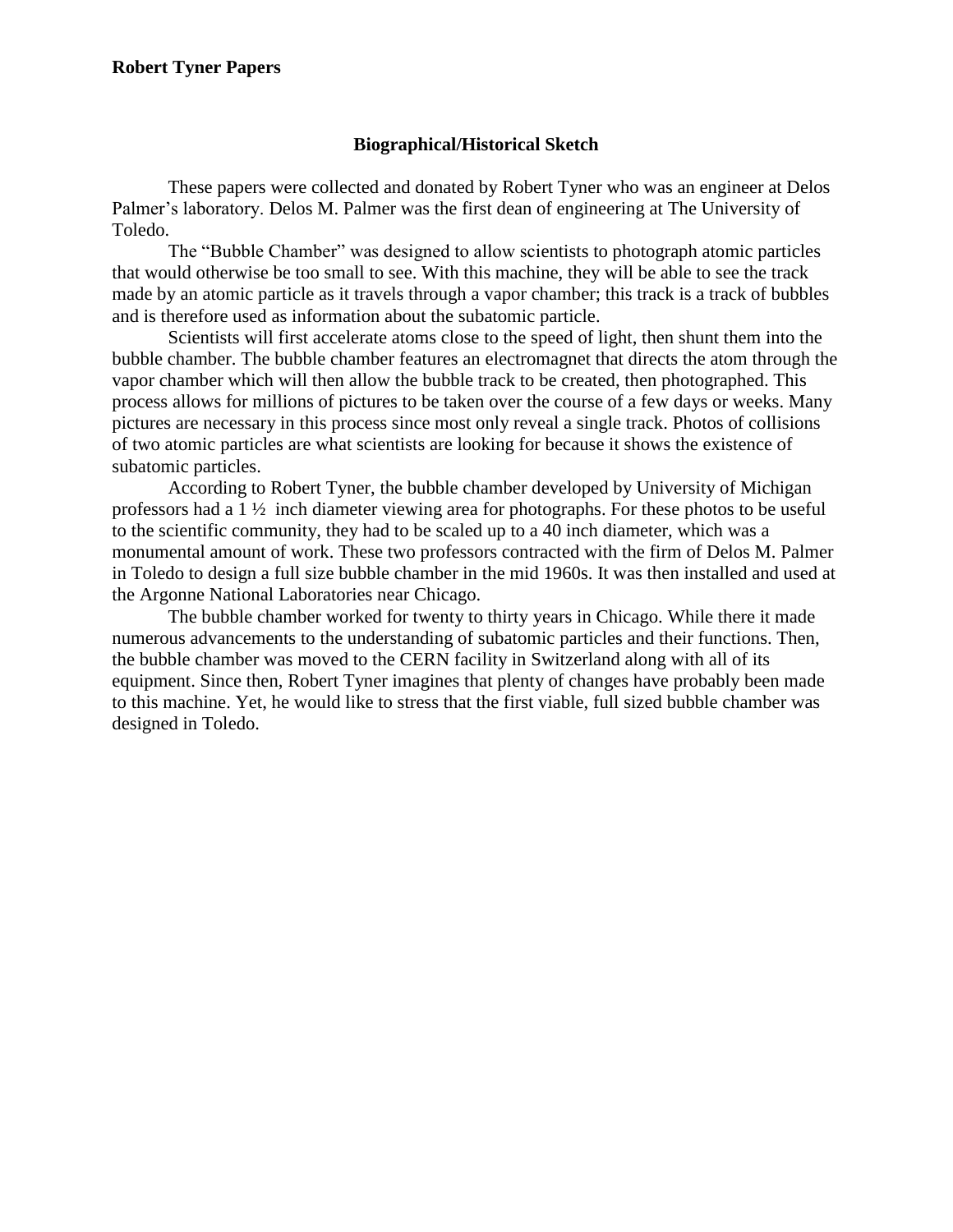## **Scope and Content Note**

The first folder contains information on the Argonne National Laboratories and the bubble chamber as it was while it was there.

The second folder contains photographs of the bubble chamber being designed and built. Some, but not all, of the photographs contain information on the back of the photo such as the date or what the photo depicts.

A microfilm of the projects is also included in this collection.